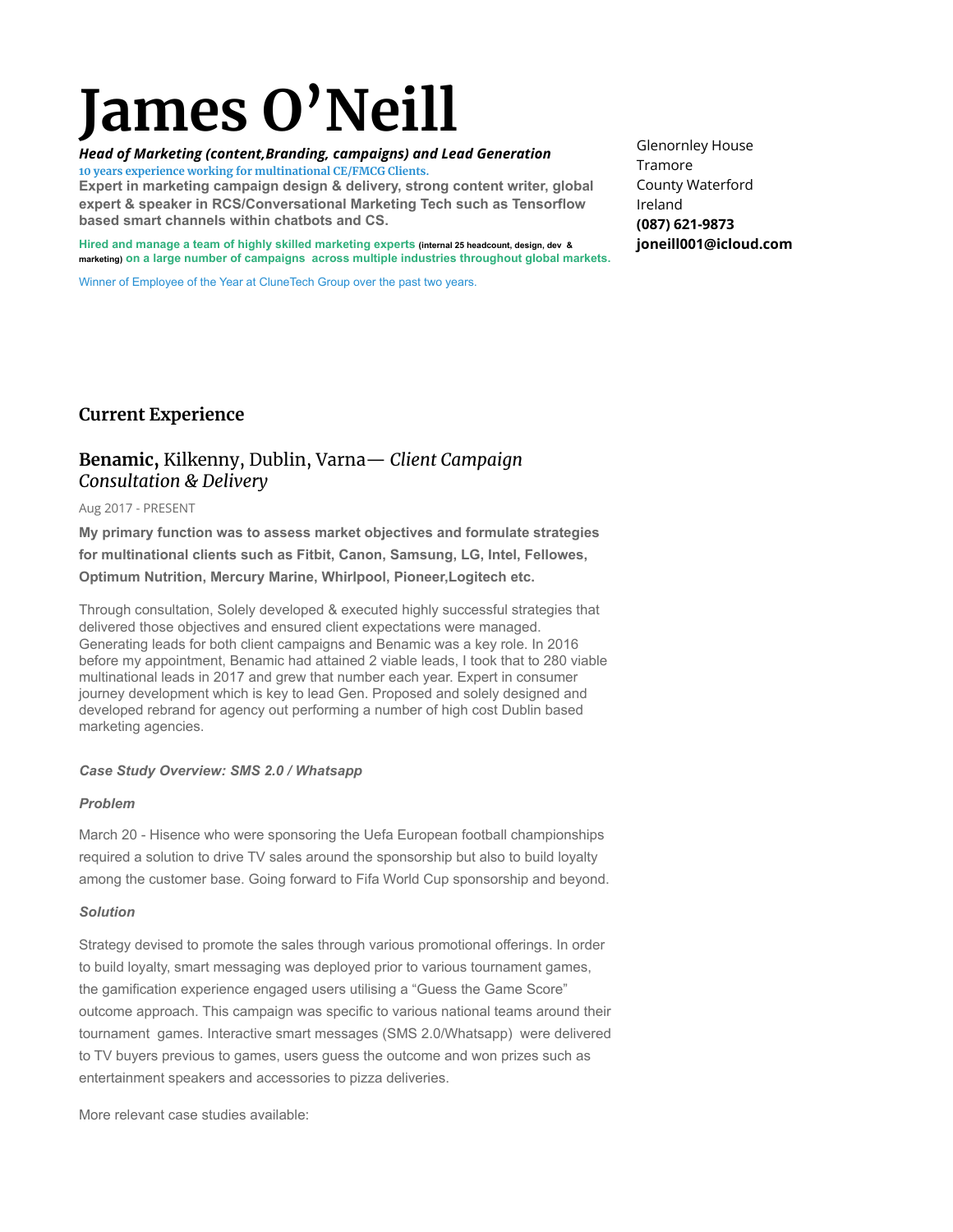# **Skills & Past Experience**

## **Schivo 3D,** Waterford & UK — *Marketing Manager* 2016 - Aug 2017

Headed up the 3D printing division and utilised digital channels such as search and content to bring in high value leads. Managed events such as trade shows as part of marketing. Solely built and managed websites and landing pages in house. Clients included Jaguar LandRover, Ferrari, McLaren, Boston Scientific, Thermoking, Abbott, Bausch & Lomb, Siemens, JCB, BE Aerospace.

#### **Problem**

Long term Aerospace client required to secure long term revenue to include in investment proposals for the company business strategic growth plans.

#### **Solution**

Built and delivered smart lead gen chatbot which identified server of client and automated stories and examples that were relevant to that sector. Secured lead which led to 32.5 million euro contract with Aerospace. The conversational bot served relevant media and information to pre qualified traffic.

# **Beyond the Box Digital,** Dublin, Waterford — *founder* 2012 - 2016

As founder, hired three marketing professionals and utilised freelance contractors and executed campaigns for brands such as Audi, BMW, Citroen, Hyundai. This was both as national HQ level and dealership level.

Fitness industry: Helped Gyms such as Goldstone to secure membership and build relationships. Remax Group. Campaigns involving Real Estate.

#### **Problem**

Highly competitive car sales market for Approved Used Dealership brand cars.

#### **Solution**

Designed and executed display based remarketing campaigns for individually viewed cars through CarsIreland, Autotrader & other car trader sites. This was unique as it remarketed individual listings over generic advertising.

## **SKILLS**

- Speaker and industry Expert
- Global Campaign design & Development
- Project management
- Google Ads / Bing Ads/Social Remarketing.
- Social Media brand presence and Lead Gen.
- **Content Creation (both** conversion based and brand building objectives, internal/external coms)
- Conversational Marketing Expert. Tensorflow experience,SMS.2.0 & Whatapp automation expert.
- Metaverse, currently upskilling in all things Metaverse.

#### **AWARDS**

- WIT Student of the Year : Awarded for outstanding performance in all areas of degree.
- **Enterprise Ireland. Best** Campaign development and Delivery.
- **Enterprise: Best National** App Idea
- **European Content** Awards: Winner in 2019 at Krakow,Poland
- Employee of the Year CluneTech Group. Over two years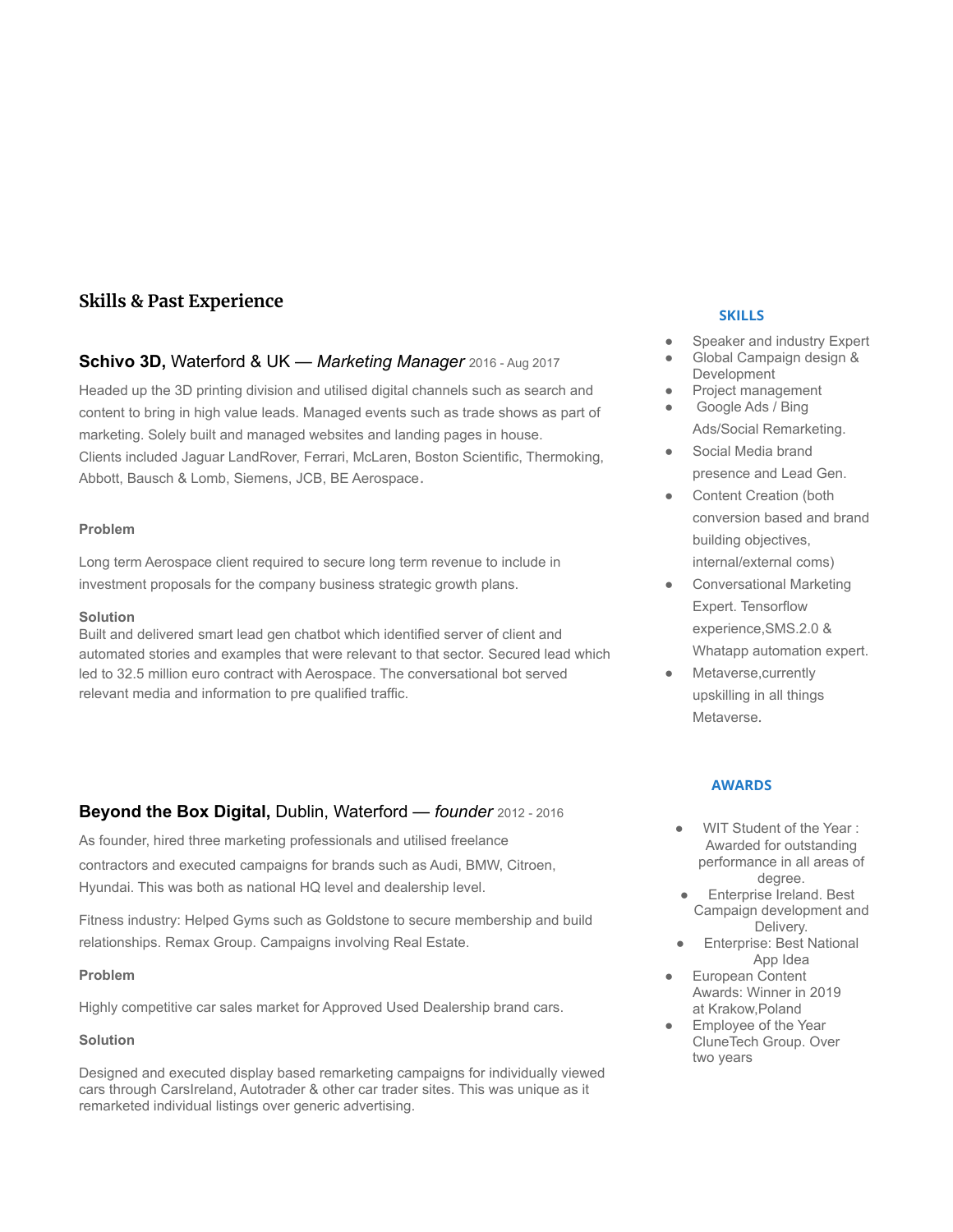## **Call Management International,** Waterford — *Sales Manager*

#### 2011-2012

Highest sales performer, promoted to manage 30 agents. Managing large business Clients requirements in relation to energy needs and expansion.

## **AOL Broadband,** Waterford — *Sale Agent*

2007-2010 Highest retention record in department for happy customers. Agent of the month was awarded multiple times.

## **Telstra Communications 2006 - 2007**

Managed team of five agents to highly successful outcomes being awarded "Golden Kicker" trophy for outstanding achievement.

## **KNOWLEDGE IN LANGUAGES**

HTML 5, CSS, Java, Python \_ Tensorflow/ Keras / Sonnet.

## **CRM Knowledge**

Hubspot, Sales Force/ Pardot

## **CMS Knowledge**

Wordpress, Magenta, Joomla, Drupal, Prestashop, Shopify

## **Personal Website**

<https://the-oneill.com/>

## **EDUCATION**

## **WIT,** Waterford— *Hons Degree 1:1*

2012

Excelled in all marketing and presentation based examinations. Awarded Student of the year for consistent achievement.

# DMI, *Masters in Digital Marketing: 1st Class Distinction*

2014

Excelled in completing all aspects of digital marketing masters course including Dissertation on emerging technologies.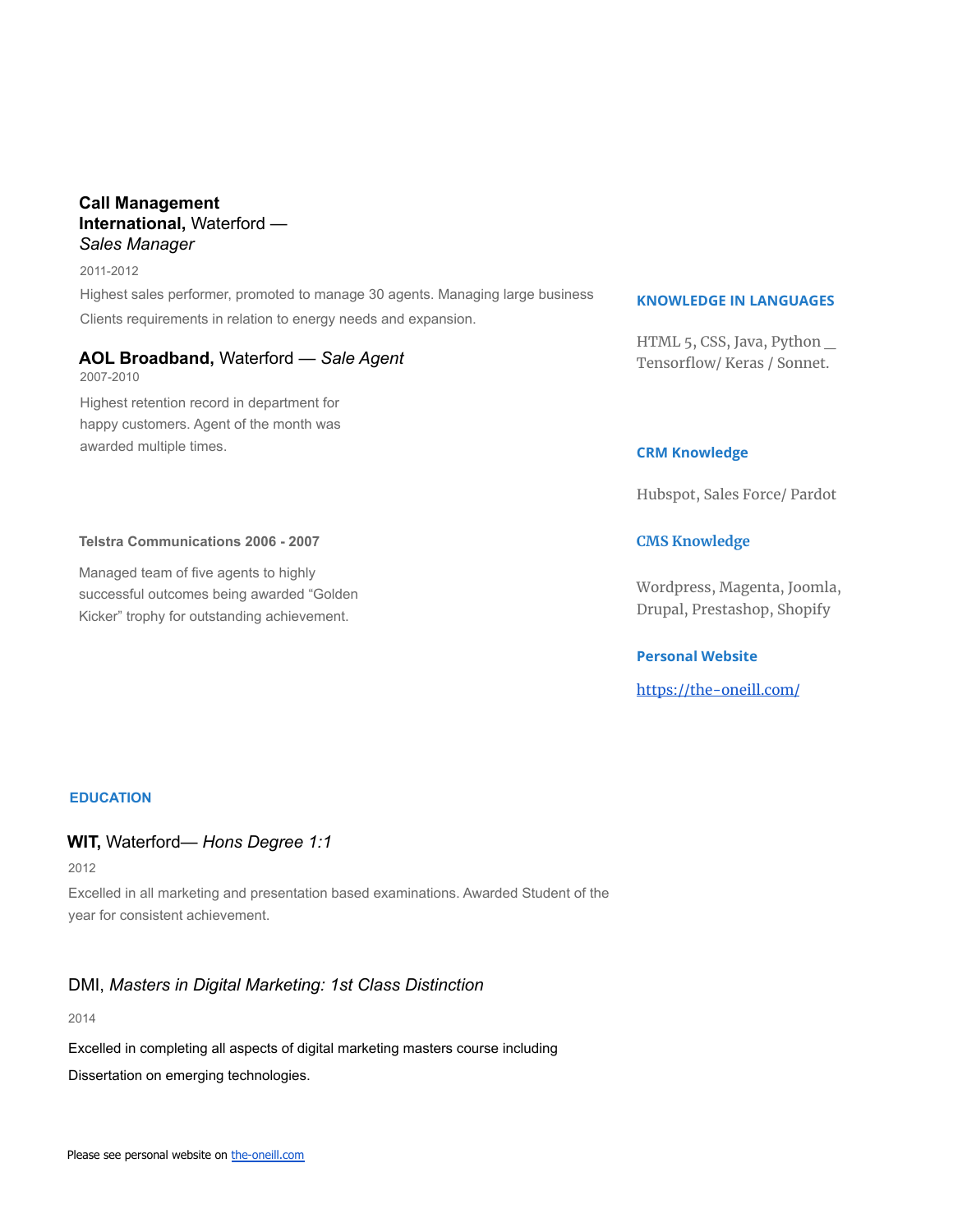#### References Available Upon Request

Examples of new tech smart messaging campaigns

#### **Brinks: USA**

Delivery of home security kits, upon signing on delivery, a smart message was deployed via API activation. The smart message provided an interactive walkthrough of how to set up the security system which was delivered approximately 15 minutes after delivery.

#### **Jabra : European Campaign - Territories: Germany, France, Benelux**

Delivery of interactive advertising via SMS 2.0, Very successful with click throughs of 96% to promotional pages.

#### **Canon: UK**

Upsell of camera DSLR lenses to customers who made a recent purchase of a camera. This was the most successful campaign I have ever been involved in as purchasing additional lenses had a 63% conversion rate.

#### **Michelin: France**

Utilising data from previous Q 3 / 4 Campaigns, a smart messaging campaign was sent to users detailing promotion offerings for four tyres for the price of three. Conversion rate was 18.6% uptake here so this was also considered very successful.

Currently planning campaigns around location based smart messaging. User enters a certain location activating an automated smart messaging workflow.

## *Cover letter*

10 years experience designing and then delivering marketing strategies for both consumer electronic and FMCG based multinationals. Brands such as Bosch, Samsung, Audi, Canon, Optimum Nutrition, Fitbit etc. Excelled in assisting brands develop successful marketing strategies that delivered a wide range of various objectives across a diverse range of global markets and segments within those markets.

Building and leading expert teams in delivery of high impact campaigns that focused firmly on achieving tiered objectives across multiple markets. Concisely analyzing and confidently pivoting when required. Leading a core team of marketing professionals with headcount of 25, auxiliary teams of design and development of over 40 where I direct their team managers.

SaaS based Experience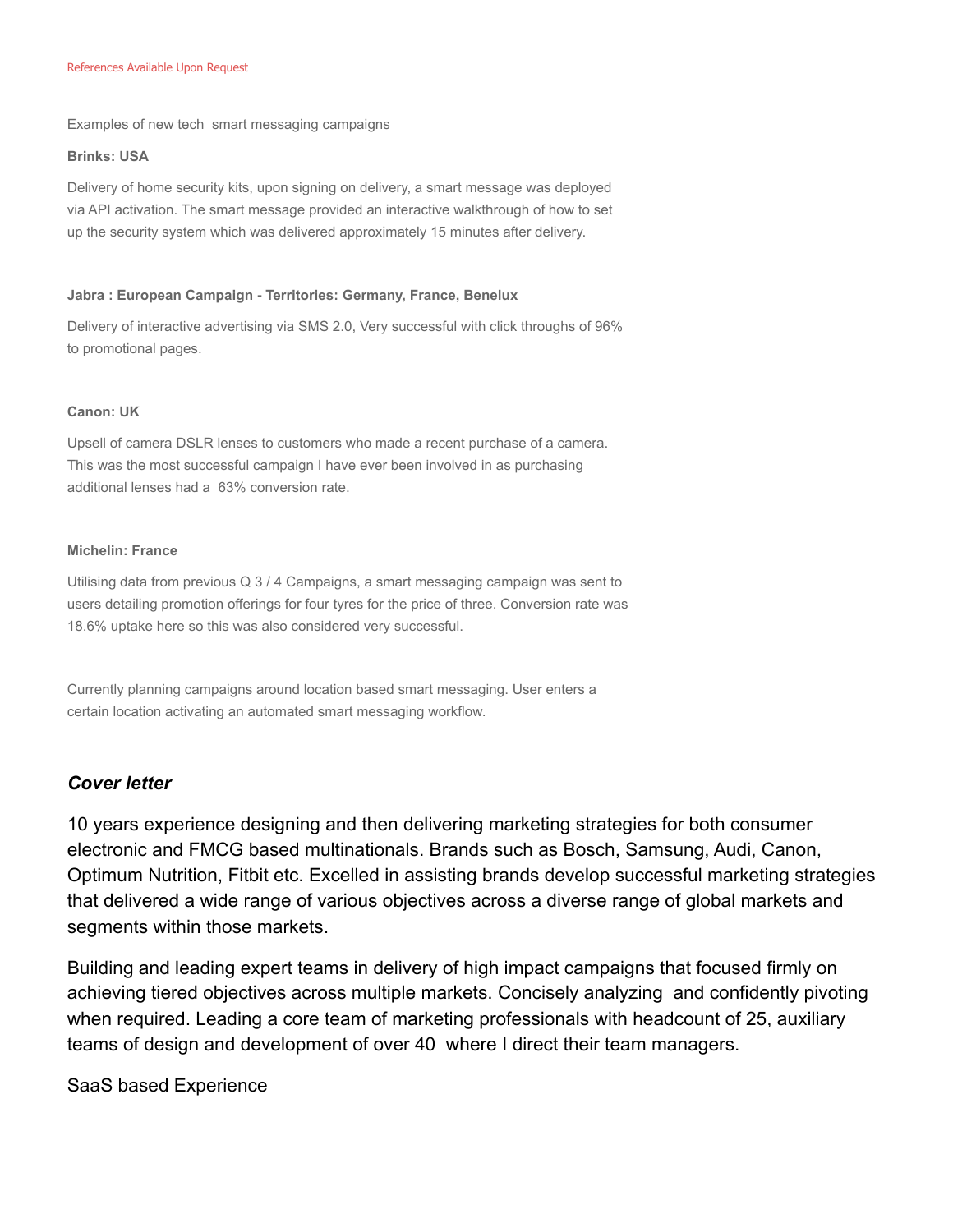Proven track record in delivery of SaaS based product offerings. High campaign successes delivered with clients such as

- Creative SaaS companies Adobe & Corel Draw.
- Security software company McAfee when operating as a subsidiary of Intel.
- Fintech solutions payment platform, TransferMate
- Payroll SaaS solution platform , Immedis

Expert in setting up successful lead generation funnels and working closely with sales teams to deliver targets while continuing to problem solve modern style roadblocks, always evolving solutions to successful delivery. This is clearly demonstrated with a proven track record in over delivering revenue and sales targets.

Highly innovative with a firm grasp of marketing based technologies to include voice touchpoints and advanced conversational marketing tech. Regular speaker at events promoting these technologies in marketing. Skilled in design & development which ensures a clear fluid like output between sales, marketing and creative.

Appreciate your time and consideration.

Sincerely,

James O'Neill

# **Additional Points**

Passionate about delivering conversion centric digital strategies. Proven track record in delivering conversion based traffic and leads in a multiple of various markets and environments.

High focus on buyer persona based development including opportunity persona identification and setting up various funnel environments, placing high emphasis on positive utilisation of the various complexities within consumer journeys. Expert in data tracking methodology, including both data and behavioral streams that allow optimisation to succeed. Streamlining that success to deliver on KPIs such as ROI through various optimisation of attribution modeling with CPAs to include all customer touchpoint costs.